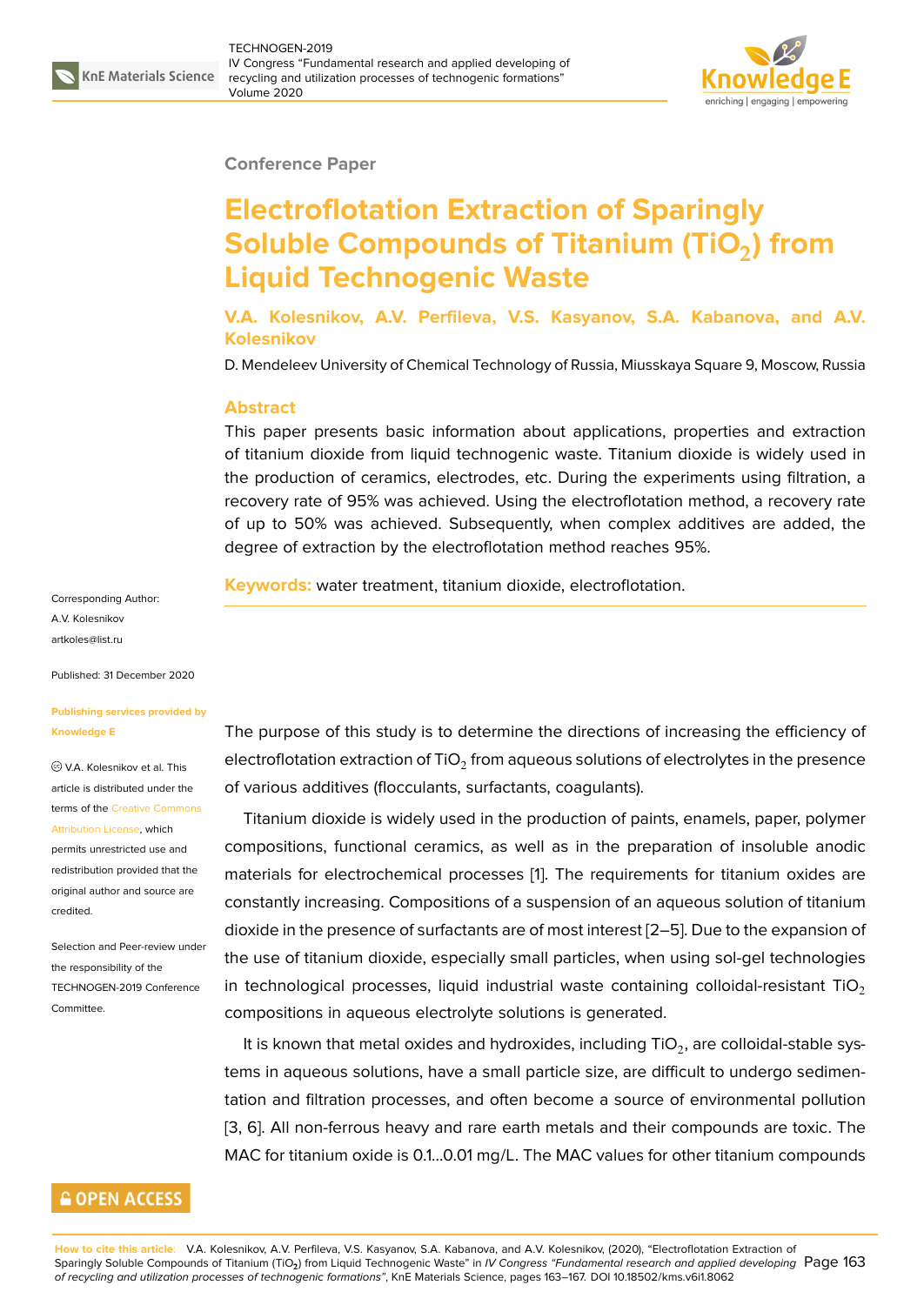are 0.1 mg/L. Various methods are used to extract fine particles of oxides and hydroxides, such as sedimentation, filtration, flotation, and electroflotation [6].

In this regard, the development of methods for the efficient extraction of the dispersed phase of TiO $_2$  is an urgent task. Traditional sedimentation, filtration and flotation methods for finely dispersed  $TiO<sub>2</sub>$  particles are ineffective. Publicatio[ns](#page-4-2) on the electroflotation extraction of TiO<sub>2</sub> are sparse. Of interest is the work [7] on flotation extraction of TiO<sub>2</sub> using a collector reagent with a concentration of 100...300 mg/L per 1 g of TiO $_2$ .

Studies conducted on the electroflotation of metal oxides and hydroxides [8, 9] showed that the process is most efficient for particles [o](#page-4-3)f a dispersed phase with sizes from 10 to 100 microns, having a small positive or zero charge (ζ-potential equal to 0...+5 mV). With strongly negatively charged particles the process is less efficient.

Laboratory studies of the efficiency of the electroflotation extraction of particles of the dispersed phase of titanium oxide from aqueous solutions were carried out in a non-flow electroflotator with an insoluble anode. The column of the electroflotator is made of glass, the cross-sectional area is 10 cm $^2$ , the volume of the treated solution is 500 ml, the height of the apparatus is 800 mm, the sampling valve is located 40 mm above the electrode block. The electrode block includes an insoluble anode made of DSA (dimensionally stable anodes) (a titanium base with a film coating of cobalt and ruthenium oxides deposited by thermal decomposition of a mixture of their salts) and a cathode 5 made of stainless steel mesh with a mesh size of 0.5×0.4 mm, wire thickness 0.3 mm.

The efficiency of the electroflotation extraction of titanium TiO $_2$  from aqueous solutions was evaluated by the degree of extraction α, which is calculated as the ratio of the difference between the initial  $C_{in}$  and final  $C_{fin}$  particle content in the solution to the initial content:

$$
\alpha = \frac{Cin - Cfin}{Cin} 100\%
$$

The initial and residual TiO $_2$  concentrations were measured by a HANNA HI 98703  $\,$ portable turbidimeter in the range from 0.00 to 1000 NTU (nephelometric turbidity units). The particle size distribution was measured using the Analysette NanoTec / MikroTec / XT laser particle analyzer («Analysette 22 NanoTec»). Particle charge was measured using a modern laser submicron and nanoscale particle analyzer Malvern Zetasizer Nano, which also allows measuring the size of the nanoscale particles. Measurements are taken at the D. Mendeleev centre of collective usage.

Let us consider the experimental results on electroflotation (EF) and filtration (F) of  $TiO<sub>2</sub>$  present in aqueous solutions of electrolytes of various compositions. The effect of the pH of the solution on the efficiency of the EF extraction of TiO $_2$  in the range pH =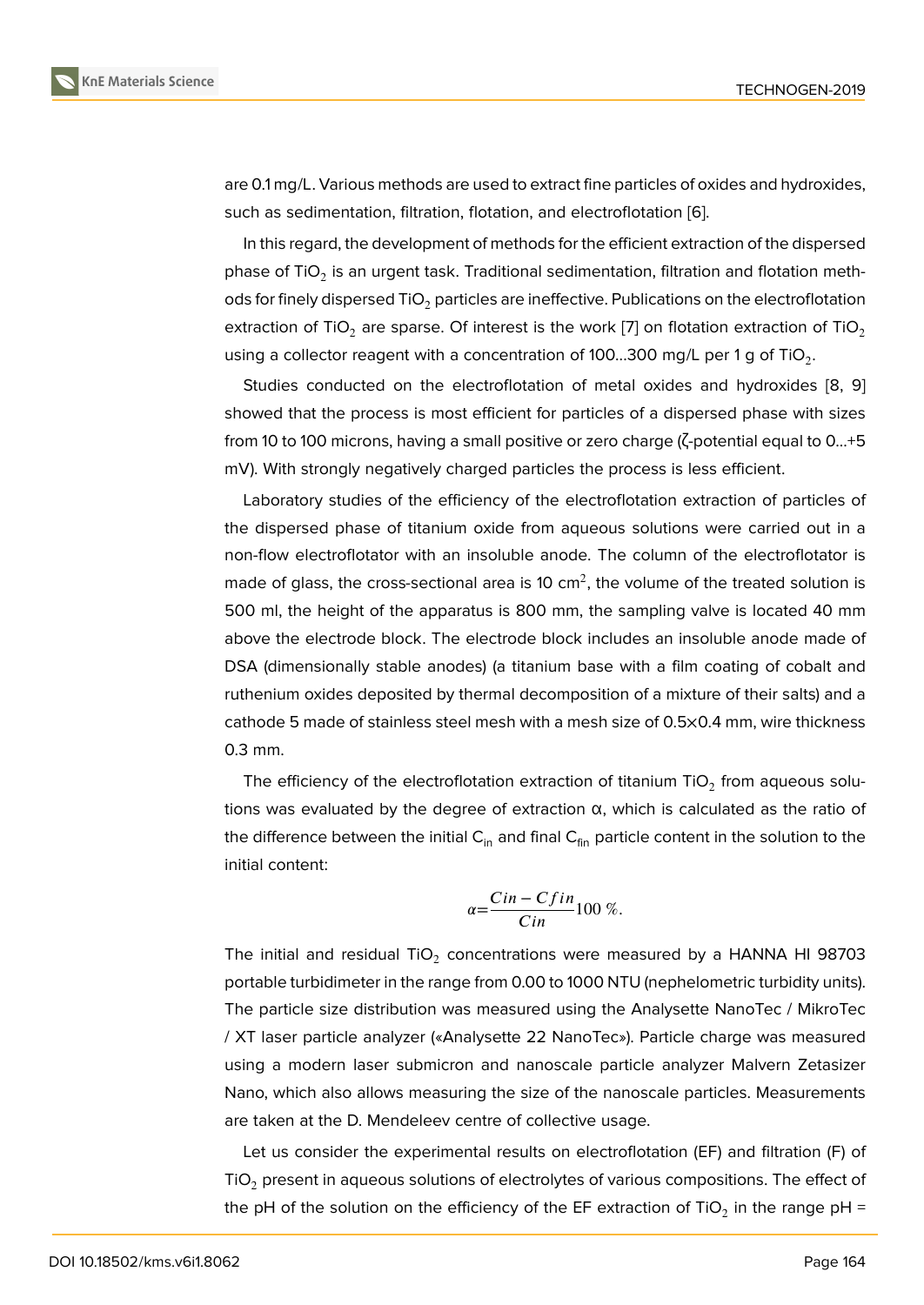

2... 12 in solutions of 1 g/L NaCl was studied. The experimental data are presented in table 1. It was found that the degree of extraction of the dispersed phase of  $TiO<sub>2</sub>$  by EF in the absence of surfactant does not exceed 10... 15% in the entire studied pH range. Filtration gives a degree of extraction of 80 – 90% (pH =  $2 - 3$ ) and 40 - 50% at pH = 4 – 11. Low effectiveness of electroflotation extraction is due to high colloidal stability of the system (precipitation occurs at 40... 50% in 4 hours) and small particle size.

The analysis showed that the particle size of TiO<sub>2</sub> does not exceed 1  $\mu$ m. Electroflotation, as a rule, is used to remove particles of hydroxides, oxides, the size of which is 10... 100 microns. It is known that for TiO<sub>2</sub>,  $H_3O^+$ , OH $^-$  ions are potential-determining, determining the particle surface charge, the polarity and magnitude of the ζ-potential. The isoelectric point for TiO<sub>2</sub> is determined in the pH range = 6. In solutions at pH = 6–11, the ξ-potential magnitude is -5... -20 mV.

TABLE 1: The effect of the pH of the solution on the extraction of TiO<sub>2</sub> from aqueous solutions by electroflotation and filtration using anionic surfactants (NaDDS) and cationic surfactants (DDAC).

| pH             | $\alpha, \%$        |    |    |              |             |    |  |  |  |
|----------------|---------------------|----|----|--------------|-------------|----|--|--|--|
|                | without surfactants |    |    | <b>NaDDS</b> | <b>DDAC</b> |    |  |  |  |
|                | EF                  | E  | EF | F            | EF          | F  |  |  |  |
| 2              | 12                  | 84 | 11 | 89           | 12          | 87 |  |  |  |
| 3              | 16                  | 90 | 37 | 84           | 26          | 79 |  |  |  |
| $\overline{4}$ | 12                  | 52 | 11 | 67           | 16          | 75 |  |  |  |
| 5              | $\bf 8$             | 43 | 10 | 75           | 14          | 71 |  |  |  |
| 6              | $\overline{4}$      | 41 | 20 | 70           | 12          | 64 |  |  |  |
| $\overline{7}$ | $\overline{4}$      | 41 | 20 | 73           | 14          | 66 |  |  |  |
| 8              | $\overline{4}$      | 42 | 22 | 70           | 5           | 43 |  |  |  |
| 9              | $\overline{4}$      | 43 | 29 | 71           | $\,$ 6      | 44 |  |  |  |
| 10             | 8                   | 45 | 14 | 71           | 5           | 42 |  |  |  |
| 11             | 6                   | 48 | 18 | 77           | 6           | 47 |  |  |  |

*Experimental conditions*: C<sub>in</sub> TiO<sub>2</sub> – 50 mg/L, C<sub>in</sub> NaCl – 1 g/L; C<sub>in</sub> surfactants – 5 mg/L (anionic – 5 mg/L; cationic surfactant – 5 mg/L; *I* = 0,4 A/L; τ = 20 min; F – filtration; EF – electroflotation.

The analysis shows that when filtering on a fine "blue ribbon" filter, it is possible to filter out particles larger than 1 μm. The filter does not trap particles the size of 0.1... 0.5  $\mu$ m, and TiO<sub>2</sub> particles pass into solution. It is noted that with an increase in pH = 4... 12, approximately 50% of the particles have a size of 1 μm. With the addition of the anionic NaDDS surfactants, the degree of  $TiO<sub>2</sub>$  extraction increases to 20... 40%. The maximum degree of extraction is observed at  $pH = 3$ . This effect is due to the enlargement of the dispersed phase. The presence of surfactants in the system leads to an increase in the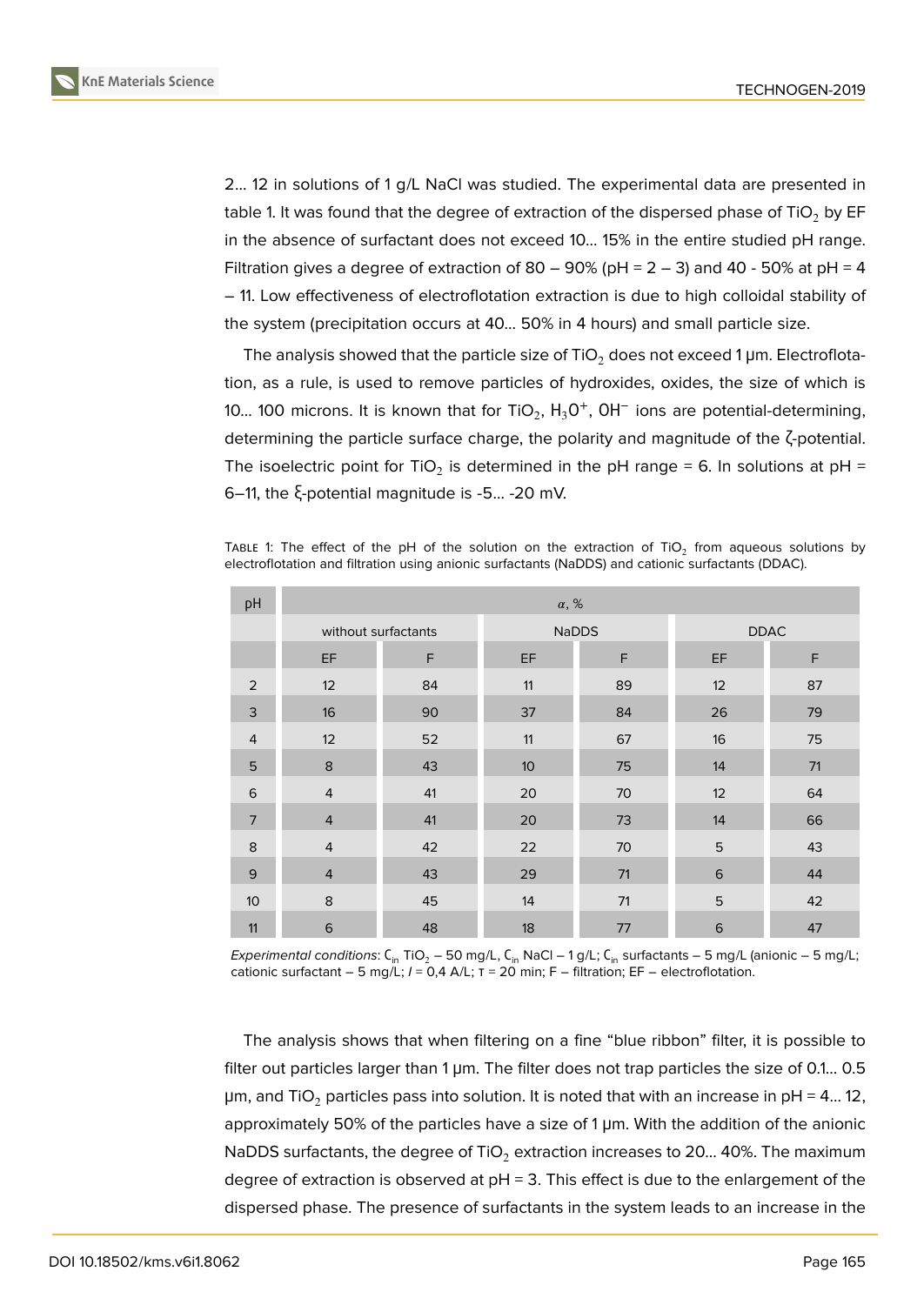

efficiency of filtration processes from 40... 50 to 70... 75%. As studies have shown, in anionic surfactants, the adsorption region is  $pH = 2... 6$ .

The presence of the cationic surfactant DDAC has practically no effect, the degree of extraction increases by 5%. The absence of the effect of the cationic surfactants is associated with the difficulty of their adsorption on particles carrying a positive charge  $(pH = 2... 6)$  and a small negative charge  $(pH = 6... 10)$ .

It was established that flocculants of different nature Zetag 8185 (K), Praestol 2530 (A) do not have a positive effect at  $pH = 2...$  11, the degree of extraction does not exceed 15%. It was noted that the addition of amphoteric surfactants (beta-surfactant AP.45 and beta-surfactant A.1214.30) to the solution leads to an increase in the degree of extraction (up to 35 and 26%, respectively). In solutions containing 1 g/L  $\mathrm{Na_{2}SO_{4}}$ , pH = 3.5, with the addition of a nonionic surfactant (PEG -1500), the degree of TiO<sub>2</sub> extraction is 45... 50%. During filtration, it is possible to extract 95% TiO<sub>2</sub> due to particle enlargement. The addition of a coagulant (Aqua-Aurat 10 and Aqua-Aurat 30) containing  $Al^{3+}$  ions does not increase the degree of  $TiO<sub>2</sub>$  extraction.

The influence of coagulants (Fe, Al), as well as powdered coal (Ou-B) on the efficiency of the electroflotation process was investigated. The introduction of these additives leads to an improvement in the dispersed phase of TiO $_2$  – Me(OH) $_3$  (pH = 6.0), TiO $_2$  – Me(OH) $_2$  (pH = 10.0), TiO $_2$  — Ou-B (pH = 3.0) and significantly increases the efficiency of the electroflotation process. Some experimental data are shown in table 2.

| pH    | additive  | $\alpha, \%$                    |      |             |      |  |  |
|-------|-----------|---------------------------------|------|-------------|------|--|--|
|       |           | Na <sub>2</sub> SO <sub>4</sub> |      | <b>NaCl</b> |      |  |  |
|       |           | without                         | with | without     | with |  |  |
| 3.0   | coal      | 16                              | 56   | 12          | 70   |  |  |
| $6.0$ | $Al3+$    | 6                               | 64   | 8           | 54   |  |  |
|       | $Fe3+$    | 6                               | 60   | 8           | 95   |  |  |
| 10.0  | $Cu2+$    | 18                              | 87   | 45          | 92   |  |  |
|       | $Zn^{2+}$ | 18                              | 92   | 45          | 90   |  |  |

TABLE 2: The effect of the pH of the solution, the nature of the electrolyte and the additive (coagulant) on the degree of electroflotation extraction of TiO $_2$ .

Experimental conditions: I=0,4 A/L, C(NaCI)= 1 g/L, C(Na<sub>2</sub>SO<sub>4</sub>)= 1 g/L, C(TiO<sub>2</sub>)= 50 mg/L, C(additive:  $Me^{2+}$ , Me<sup>3+</sup>, coal)= 5 mg/L,  $T=20$  min.

It is noted that the degree of extraction increases to 90-95%. The process is most efficient in NaCl, the degree of extraction reaches maximum values in 10-15 minutes.

Studies have shown that electroflotation extraction of  $TiO<sub>2</sub>$  without additives, flocculants, surfactants, coagulants is inefficient ( $\alpha$  = 20-30%). That is primarily associated with particle size (<1 µm). During the formation of the TiO $_2$  flotation complex - Me